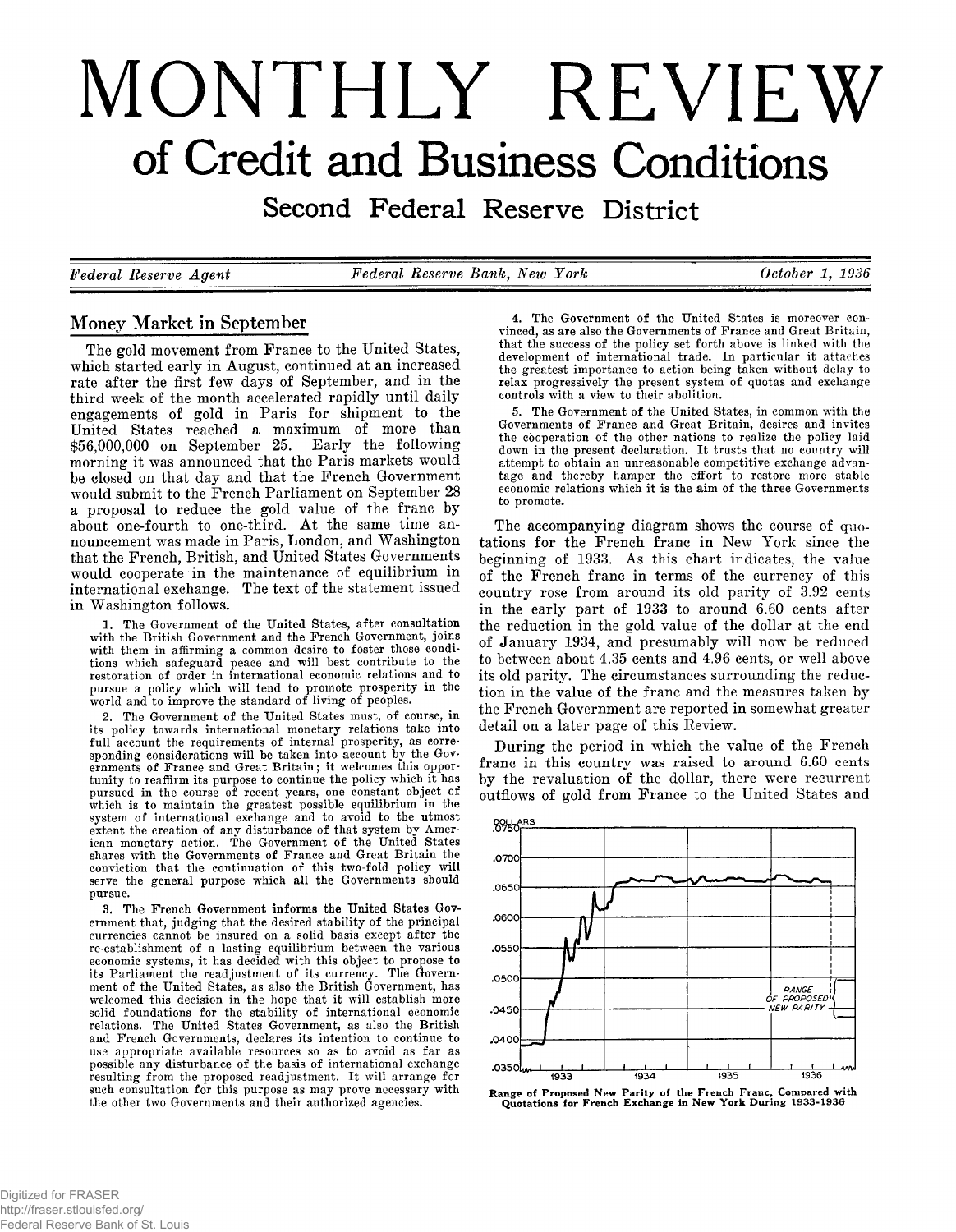also to London. Between January 31, 1934 and September 25, 1936 the reported shipments from France to the United States aggregated about  $$1,665,000,000$ . and shipments to London totaled close to  $$1,000,000,000$ . Gold losses to the United States and England in 1934 were more than offset by receipts of gold from other sources, but since early in 1935 the gold reserve of the Bank of France has shown a net reduction of more than  $$2,000,000,000$ . Reported engagements of gold for export from France to the United States since August 7, when the recent movement began, totaled  $$216,\overline{4}00,000,$  and the total since the beginning of 1936 is more than \$500,000,000. Purchases of gold in Paris for shipment to London are reported to have been even larger.

The announcement of the prospective reduction in the gold value of the French franc was followed by reports indicating that the gold value of the Swiss franc would be reduced accordingly, and that the Dutch guilder would be allowed to find its appropriate level in relation to other currencies, through the imposition of an embargo on gold exports and establishment of an exchange stabilization fund. These changes are considered to represent further important steps toward a new alignment of currencies.

In general, the new alignment is based, for the present at least, upon much less definite relationships of the various currencies to gold than was the case in the first series of currency readjustments following the World War. Great Britain, and other countries that have related their currencies to sterling, have not fixed any definite gold values for their currencies, but have nevertheless maintained a considerable degree of stability of their currencies in terms of gold during the past two years. France and Switzerland, following the United States, have announced a range of quotations within which the new gold values of their currencies are to be fixed and in Switzerland this announcement has been followed by the provisional fixing of a specified gold value within such range. In Belgium, the specific gold value of the belga, fixed provisionally in this manner, has since been definitely adopted, and the range of possible variation in gold values, originally adopted in April 1935, has been abandoned.

A rather general feature of the readjustment of currency values during the past few years has been the adoption of stabilization or equalization funds by the various countries, the operations of which are intended to avoid unnecessarily frequent and wide fluctuations in the international values of the respective currencies, and to prevent, in so far as possible, the impact of such fluctuations upon the domestic economy.

An incidental effect of the revaluation of currencies throughout the world has been a great increase in the monetary gold stock of the world in terms of currency units. In addition, the higher prices paid for newly mined gold have stimulated production, so that there has been an extraordinary growth of the gold base for currency and credit expansion during the past five years. Measured in terms of dollars, for instance, the published data on the monetary gold holdings of central banks and Governments in 52 of the principal countries, exclusive of Russia, indicate a total of approximately  $$21,500,000,000$ , whereas five years ago the value of such gold holdings, in terms of dollars of the former gold content was less than  $$11,000,000,000$ . As a result of the reduction in the gold value of the dollar, together with the heavy inflow of gold from abroad, the present monetary gold stock of the United States in dollar value is now nearly equal to the world stock of monetary gold in 1931. The potential expansion of currency and bank credit on the basis of existing gold reserves, therefore, has been greatly increased.

# EXCESS RESERVES AND TREASURY FINANCING

The recent inflow of gold from abroad, together with disbursements of funds from Government deposits in the Federal Reserve Banks increased excess reserves of member banks from a little over \$1,800,000,000 on August 19 to  $$2.000,000,000$  just preceding the September tax period, despite further withdrawals of currency from the banks to meet seasonal demands. On September 16, however, excess reserves dropped to a little over \$1.700,000,000, due chiefly to Treasury financing on the September 15 tax date. Out of about \$470,000,000 of new Treasury securities sold on that date, apart from securities offered in exchange for maturing securities, approximately \$360,000,000 were paid for in cash instead of deposits payable to the Government on demand. The payments for the new Treasury securities, together with income tax collections, greatly exceeded interest payments on Government debt and other Treasury disbursements, and Treasury balances in the Federal Reserve Banks rose from about \$55,000,000 on September 9 to  $$418,000,000$  on September 16. Later in the month, however, Government disbursements again exceeded current receipts, and payments from Government deposits in the Reserve Banks, together with the proceeds of gold imports, caused a renewed expansion of excess reserves in member banks.

In New York City, payments to the Treasury for the new Government securities and for income taxes,

|                                                                 |                | Sept. 30, 1935 Aug. 31, 1936 Sept. 30, 1936 |                |
|-----------------------------------------------------------------|----------------|---------------------------------------------|----------------|
|                                                                 |                |                                             |                |
| Stock Exchange call loans                                       |                |                                             |                |
| Stock Exchange 90 day loans                                     |                |                                             |                |
| Prime commercial paper—4 to 6 months<br>Bills-90 day unindorsed |                | メント                                         | $\frac{1}{2}$  |
| Customers' rates on commercial loans                            |                |                                             |                |
| (Average rate of leading banks at                               |                |                                             |                |
| middle of month)                                                | 1.67           | 1.71                                        | 1.67           |
| Treasury securities:                                            |                |                                             |                |
| Maturing December (vield)<br>Maturing February 1938 (yield)     | No yield       | No yield                                    | No yield       |
| Average yield on Treasury notes (1-5)                           | .              | 0.13                                        | 0.25           |
| $years)$                                                        | 0.96           | 0.67                                        | 10.80          |
| Average yield on Treasury bonds (more                           |                |                                             |                |
| than 5 years to earliest call date)                             | 2.67           | 2.30                                        | #2.33          |
| Average rate on latest Treasury bill                            | 0.23           |                                             |                |
| sales 273 day issue<br>Federal Reserve Bank of New York re-     |                | 0.17                                        | 0.19           |
| discount rate                                                   | $1\frac{1}{2}$ | $1\frac{1}{2}$                              | $1\frac{1}{2}$ |
| Federal Reserve Bank of New York                                |                |                                             |                |
| buying rate for 90 day indorsed bills.                          | ⅓              | ⅓                                           | K              |
|                                                                 |                |                                             |                |

\* Nominal the only the OB from previous yields due to the dropping of the<br>September 15, 1937 Treasury note issue from the average as it matures within<br>One year. † Average raised +0.03 by inclusion of 2¾ per cent Treasury **of 1956-59.**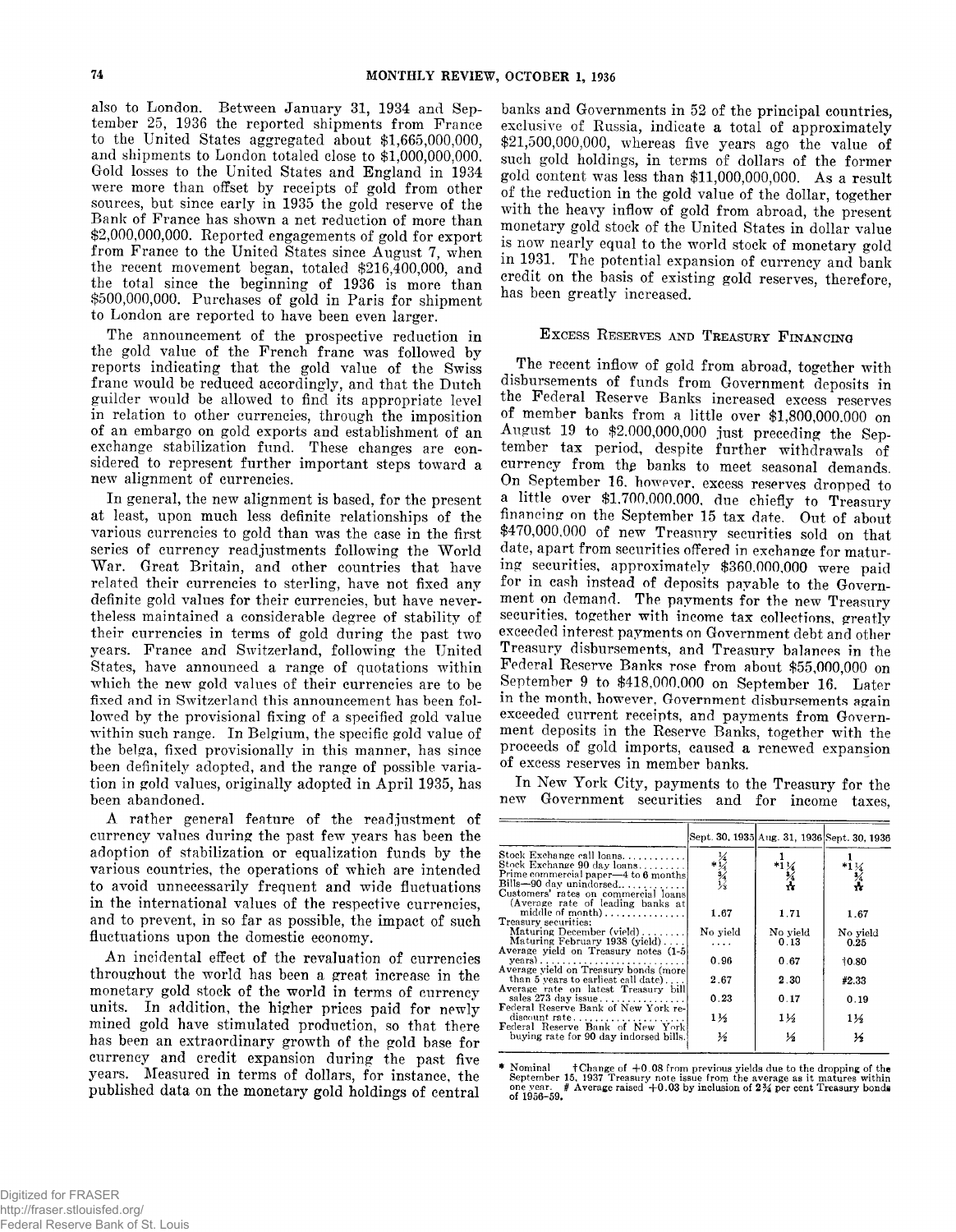together with a preceding outflow of funds to other districts, reduced excess reserves to  $$430,000,000$  on September 18, as compared with about  $$700,000,000$  at the end of August. In the latter part of September, however, there was a gradual increase to over \$500,000,-000, reflecting largely the effect of gold imports. Despite the reduction in excess reserves during the month of September money rates in the New York market remained unchanged, and no unusual activity in the money market was reported.

#### MEMBER BANK CREDIT

In the four weeks ended September 23 the loans and investments of weekly reporting member banks in New York City and other principal cities throughout the country showed substantial increases, reflecting chiefly increases in commercial loans and Government security holdings, together with some increase in loans on securities, largely to security dealers in connection with the September Treasury financing. The increase in total loans and investments in New York City was \$200,000,000 and for all reporting member banks amounted to about \$350,000,000.

The classification of loans which includes loans to business organizations increased \$64,000,000 in New York City banks, and  $$158,000,000$  in all reporting member banks during the four weeks ended September 23, and on that date the total volume was  $$527,000,000$ greater than a year previous.

Holdings of Government securities by the reporting member banks in New York City and elsewhere showed some increase in September, reflecting purchases of the new Treasury securities sold on September 15, but remained below the levels of the latter part of June and early July, despite an increase of approximately \$500,000,000 in the volume of Government securities outstanding, exclusive of Veterans Adjusted Service bonds. These figures indicate, therefore, that an increased proportion of outstanding Government securities has been taken by investors and investing institutions other than member banks during the past few months.

#### GOVERNMENT SECURITIES

The Treasury on September 8 announced its quarterly financing program, which included the offering of \$400,-000,000 or thereabouts of  $2\frac{3}{4}$  per cent 20-23 year bonds for cash subscription, and an offer to exchange bonds of the new issue for Treasury notes maturing September 15, 1936. Cash subscriptions to the new bonds totaled more than  $$5,100,000,000$  on the one day that the subscription books were open, and  $$470,000,000$  of the new issue was actually allotted, of which slightly over \$200,-000,000 was in the Second Federal Reserve District. Despite the increase in member bank reserve requirements on August 15 and the consequent reduction in excess reserves, the proportion of the new Treasury securities paid for immediately in eash rather than with deposits payable to the Government on demand—77 per cent—was virtually as large as in June, and was larger than the proportion paid for in cash on the March issues. The total of the September new financing, however, was considerably smaller than on the two previous quarterly

dates, and the actual amount paid for in cash consequently was much smaller than in June or March. Allotments of the new bonds in exchange for the notes amounted to \$512,000,000, leaving only \$2,000,000 of the maturing issue to be redeemed in cash.

Treasury bill financing during September was limited to five weekly sales of  $$50,000,000$  of 273 day bills which replaced maturities of similar amounts. Average rates on the issues varied between 0.13 and 0.19 per cent, or slightly below the August rates.

The strength in Government security prices, which was evident during August, continued to be exhibited in the first few days of September, and the average price of Treasury bonds reached new high levels. A small recession occurred in the week between the announcement of the new bond offering and the issue date, and in the following week the market became increasingly irregular, although the volume of trading remained light. In the latter part of the month prices receded about  $\frac{1}{4}$  point further in a narrow market, so that average quotations toward the close of September were about  $\frac{3}{8}$  of a point below the highest levels of early September, but remained above the quotations prevailing prior to the second half of August. The new  $2\frac{3}{4}$  per cent Treasury bonds of 1956-59, which closed at 101 9/32 on September 15, the initial day of trading on the New York Stock Exchange, were quoted at 101 at the close of September 28, and the  $2\frac{7}{8}$  per cent Treasury bonds of 1955-60, which had been as high as  $103\frac{1}{2}$  on September 2 and 103 on September 15, closed at 102  $22/32$  on September 28. Treasury notes were somewhat heavy during the latter part of September, and the average yield on outstanding issues of 1 to 5 year maturity rose to 0.83 per cent, as compared with 0.76 per cent on September 15. As the month closed, however, prices of all Treasury securities turned slightly firmer.

#### BILLS AND COMMERCIAL PAPER

Trading activity in bills increased slightly for a short time around the middle of September but for the month as a whole the acceptance market continued quiet. No change occurred in rates. Bills outstanding at the end of August, as shown in the accompanying table, totaled \$308,000,000, a decrease of approximately \$8,000,000 from July. Export bills showed a decrease of \$5,000,000 and bills based on goods stored in or shipped between foreign countries declined by a similar amount. Accepting banks and bankers at the end of August held \$279,- $000,000$  of bills, or roughly  $91$  per cent of all bills then outstanding.

| (Millions of dollars) |  |  |  |
|-----------------------|--|--|--|
|-----------------------|--|--|--|

| Type of acceptance                                | August 1935 | July 1936 | August 1936 |
|---------------------------------------------------|-------------|-----------|-------------|
|                                                   | 102<br>81   | 105<br>68 | 104<br>63   |
| Domestic shipment<br>Domestic warehouse credit    | - 9<br>43   | 10<br>47  | 10<br>50    |
|                                                   |             |           |             |
| between foreign countries                         | 83          | 84        | 79          |
| $Total \dots \dots \dots \dots \dots \dots \dots$ | 322         | 316       | 308         |

Commercial paper dealers reported a somewhat smaller, though generally fair, demand during September for credit from concerns using the facilities of the commercial paper market. Bank investment demand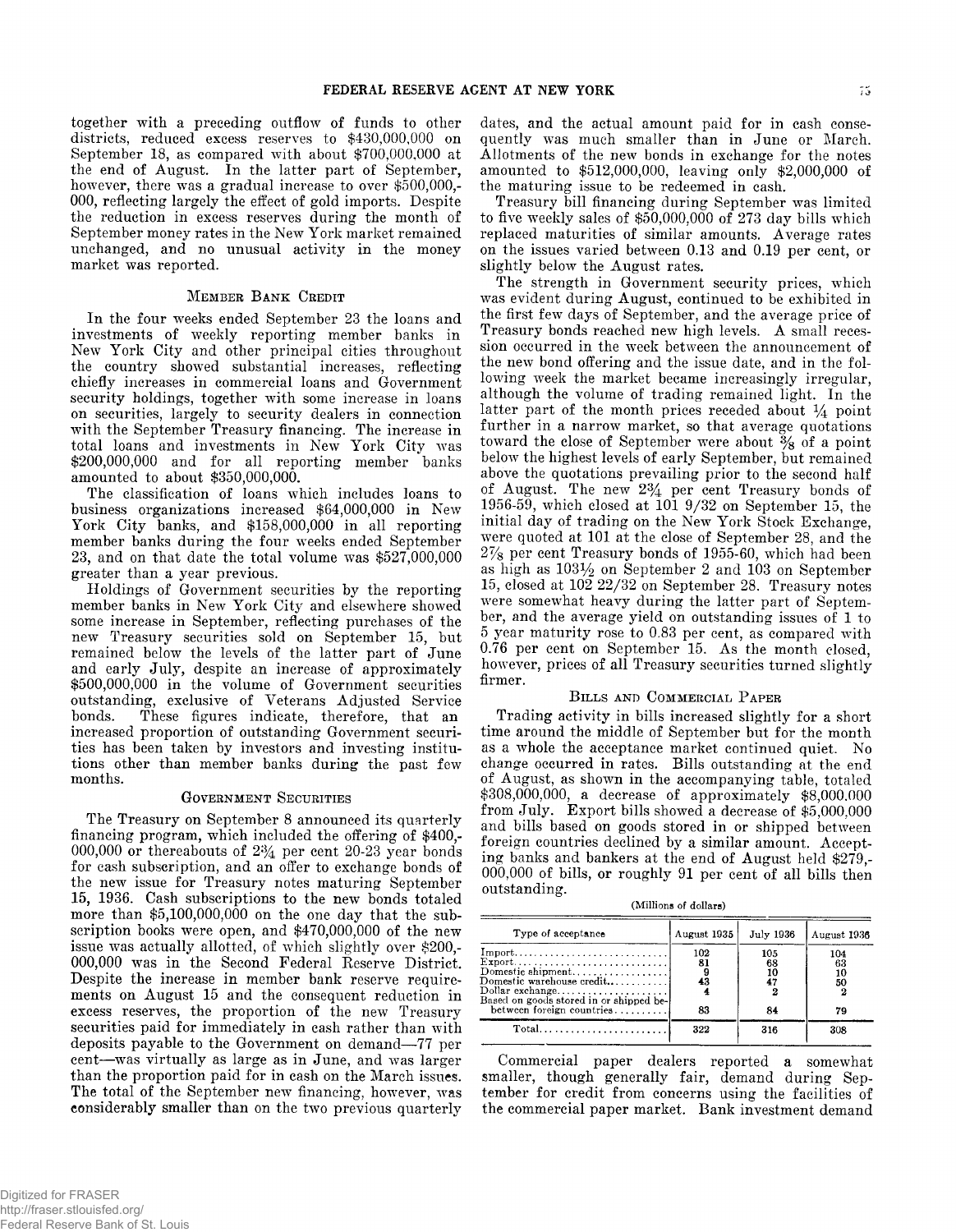for business notes remained well in excess of available offerings. Although there was some indication of a slightly firmer rate tendency in the commercial paper market, quotations were not materially affected and average grade prime four to six month commercial paper remained at  $\frac{3}{4}$  per cent. At the end of August commercial paper houses had a total of \$205,200,000 of paper outstanding; this compares with \$187,600,000 at the end of July, and is the largest amount outstanding since October 1931.

# Foreign Exchanges

The French franc in September remained steadily at or near the level at which gold shipments to this country were profitable, and following gold engagements in increasing volume through September 25, the French Government on September 26 announced its decision to propose to its Parliament a reduction in the gold value of the franc. The French announcement was made simultaneously with statements by the United States and British Governments, declaring their intention to continue to use appropriate available resources so as to avoid as far as possible any disturbance of the basis of international exchanges resulting from the proposed currency readjustment.

The French Parliament was specially convened on September 28 to vote on the Government's proposed monetary measures. These measures include authority to reduce the gold content of the france by from 25.19 to 34.35 per cent, and to establish a stabilization fund for the purpose of regulating the exchange value of the frane. Meanwhile exchange dealings were temporarily suspended in the Paris market and the Bank of France raised to a prohibitive figure the minimum unit for the conversion of bank notes into gold. Following swiftly upon the French Government's decision, action was also taken by the remaining countries of the gold bloc, whose special monetary difficulties were broadly similar to those of France. In Switzerland laws were enacted authorizing a reduction in the gold content of the currency of from  $25.94$  to  $34.56$  per cent, and providing for the establishment of a stabilization fund. Pursuant to this legislation, the Swiss National Bank effected a de facto reduction in the gold value of the Swiss franc of 30.08 per cent. An embargo on gold exports was imposed by the Netherlands Government and a stabilization fund authorized.

During the last few days of the month the rates for the above currencies were in the process of adjustment to their new bases. Owing to the temporary suspension of exchange dealings in the Paris market and to the resulting difficulty in promptly obtaining francs for settling maturing commitments, the initial decline in franc exchange was considerably smaller than the contemplated decrease in the franc's gold value, the francdollar rate being quoted as high as \$0.0575 on September 29, which was only  $13.3$  per cent below its previous parity. The special condition in the franc market was corrected on September 30 and the rate declined to \$0.0485, equivalent to a depreciation of 26.9 per cent. The guilder was quoted at 55.00 cents on September 30, or  $19.2$  per cent below its former gold

parity, and the Swiss franc, at 23.00 cents, was 29.6 per cent below its former parity and close to the new de facto parity.

The period immediately preceding the French Government's decision was marked by a pronounced accentuation of pressure against French exchange, which was reflected in a greatly accelerated gold outflow and in a large widening of the discount on forward francs. The Bank of France reported a gold loss of \$171,100,000 during the week ended September 25, following a decrease of  $$55,700,000$  in the previous week and of \$43,300,000 two weeks earlier. French exchange had been recurrently under pressure since the beginning of April 1935, following the provisional revaluation of the Belgian monetary unit, and the gold holdings of the Bank of France, which were at a high point of  $$5,479,000,000$ in the latter part of March 1935, were drawn down by  $$2,157,000,000$  during the succeeding year and a half.

Although the quotation for spot francs in New York was maintained at its lower gold point of  $$0.06585/16$ through September 25 by means of the usual machinery of gold shipments, the discount on forward francs widened rapidly during the few days preceding the French Government's action, the rate for three months' contracts reaching the equivalent of roughly 50 per cent a year as compared with 14 per cent at the end of August. Discounts on contracts of shorter maturity, when calculated on a per annum basis, were even wider. Owing to the heavy gold drain resulting from the acute weakness in franc exchange, the Bank of France on Thursday, September 24, announced an increase in discount rate from 3 to 5 per cent, effective the following day.

During most of September the pound continued to show an upward tendency in terms of gold currencies, the dollar-sterling rate reaching a high of  $$5.07\frac{1}{4}$  on September 22. In the subsequent few days, however, this movement was reversed and the rate closed at \$5.01% on Friday, September 25. On Saturday morning, immediately following the publication of the French Government's announcement, movements in the pounddollar quotation were somewhat erratic, but the rate quiekly became more stable, ranging between  $$4.93\%$ and  $$4.95\%$  on September 28, 29, and 30

# Gold Movement

The movement of gold to the United States which began during the early part of August continued during September at an accelerated rate. Imports affecting the monetary gold stock of this country amounted to \$107,-000,000, of which \$82,300,000 from France, \$8,100,000 from England,  $$6,500,000$  from India,  $$5,700,000$  from Canada, \$1,400,000 from Holland, \$500,000 from Switzerland, and \$500,000 from Chile were received at New York, and on the West Coast \$1,700,000 came from Australia and \$400,000 from Hongkong. These imports, together with continued receipts of newly mined and scrap gold at the mints and assay offices and the release of \$3,500,000 of gold from earmark for foreign account at the Federal Reserve Bank of New York, resulted in an increase of approximately \$130,000,000 in the monetary gold stock of this country during September.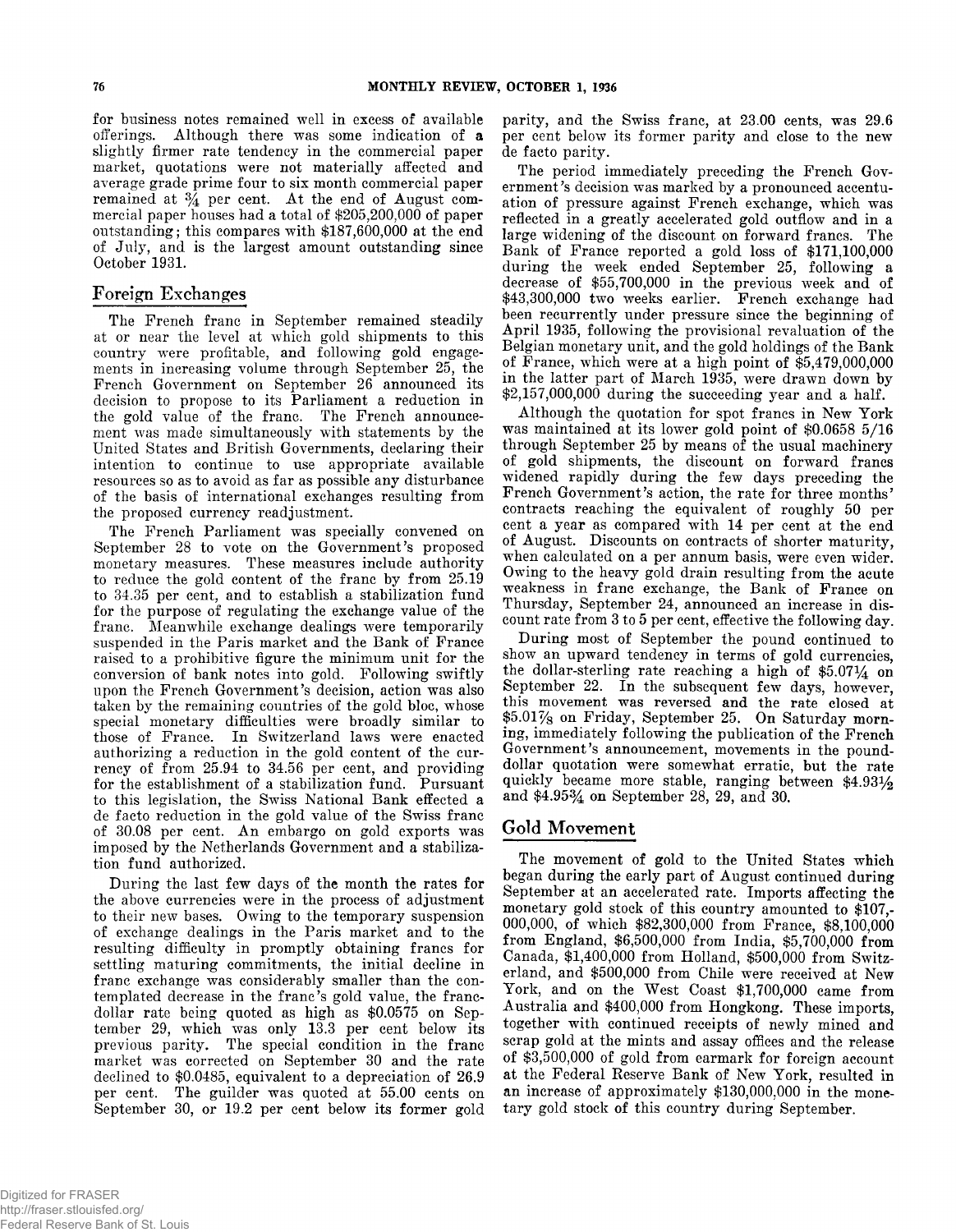Additional imports totaling \$32,400,000 were placed under earmark for foreign account on arrival, and consequently their receipt in this country did not increase the gold stock.

# Central Bank Rate Changes

Effective September 9 the discount rate of the Swiss National Bank was lowered from  $2\frac{1}{2}$  to 2 per cent. The earlier rate had been in force since May 3, 1935. As of the 25th the Bank of France raised its discount rate and its rate for 30 day advances on short term Government securities from 3 to 5 per cent, and the rate for three months' advances on other securities was increased simultaneously from 4 to 6 per cent. The lower rates had been in force since July 10.

## Security Markets

Movements of stock prices were rather irregular in September. During approximately the first week of the month prices recovered further from the mid-August decline, and although a representative average of all groups of stocks established a new high since April 1931, it was not materially above the levels touched in the latter part of July and again in the first part of August. Railroad and industrial stocks were the strongest groups, while the public utilities remained below their July and August highs. In the period between September 8 and September 16, a downward tendency developed, the extent of the decline being about the same as in the recession around the middle of August. Subsequently, the upward movement of prices was resumed, and average prices of industrial and railroad shares equaled the high levels reached early in September, but the utilities remained somewhat lower and were about 6 per cent below the year's high which was reached in July. In the last week of the month, irregular price movements prevailed. The volume of stock trading on the New York Stock Exchange continued to be rather light throughout September.

Domestic corporation bonds generally advanced during September, following the irregular movements during August. The rise included all classes and grades of bonds but was most pronounced in the case of medium grade railroad bonds, which rose above their previous high levels of 1936 reached in February, in response to increasing traffic and reports of improved railroad earnings. Despite the more rapid advance in medium grade railroad bonds than the comparable grades of industrial and public utility bonds, however, the railroad bonds continue to sell at lower prices than either of the other classes of bonds; expressed on the basis of average yields, railroad bonds rated Baa by Moody's Investors Service are now selling at prices to yield about 5.15 per cent, as compared with  $4.65$  per cent for public utility bonds and 4.10 per cent for industrial bonds of similar grade.

# New Financing

The volume of new security offerings increased moderately during September over the volume put out in August, but nevertheless remained smaller than in a number of months earlier this year. The amount appears

also to have been somewhat less than in September of last year, according to preliminary weekly data. Domestic corporation issues totaled about \$170,000,000, including \$73,000,000 of public utility bonds, \$67,000,000 of industrial securities, and \$28,000,000 of railroad bonds. State, municipal, and farm loan financing aggregated  $$200,000,000$ . The total of all issues, including some small finance company issues, was in the neighborhood of  $$380,000,000$ . The larger issues of the month are listed below.

| Issue                             | Amount       | Term of<br>Years | Yield to<br>Maturity<br>(per cent) |
|-----------------------------------|--------------|------------------|------------------------------------|
| Bethlehem Steel Corporation       | \$55,000 000 | 30               | 3.83                               |
| State of New York                 | 55.000.000   | $1 - 10$         | $0, 25 - 1, 50$                    |
| Commonwealth of Pennsylvania      | 45.000.000   | $9 \text{ mos.}$ | 1.00                               |
| Louisville Gas & Electric Company | 28,000,000   | 30               | 3.35                               |
| Union Pacific Railroad Company    | 20,000.000   | 34               | 3.53                               |
| Detroit Edison Company            | 20.000.000   | 30               | 3.24                               |

The Bethlehem Steel issue was of interest because, aside from  $$14,700,000$  for the retirement of securities of subsidiary companies, the proceeds will be used for acquisitions, improvements, and other corporate purposes including additional working capital. The feature of the State of New York issue was that it was the largest block of bonds sold by the State at one time and that the interest cost to the State- $-1.36$  per cent-was the lowest of record. The Union Pacific Railroad flotation was the first large refunding operation undertaken with a coupon differential of only  $\frac{1}{2}$  per cent between the called bonds (which bear 4 per cent interest) and the new issue (on which the coupon rate is  $3\frac{1}{2}$  per cent). The advantage of the operation is somewhat greater relative to other recent refunding operations than is indicated by the difference in coupon rates, however, since the called issue is redeemable at par, whereas in many refunding operations the securities to be replaced must be redeemed at prices well above par.

The new issues during September generally were favorably received in the market, and quotations advanced somewhat above or held at the offering levels.

## Commodity Prices

Following a moderate recession in the latter part of August and first part of September, the comprehensive index of wholesale commodity prices compiled by the Bureau of Labor Statistics advanced in mid-September to equal the six year high of  $81.5$  per cent of the  $1926$ level previously reached on August 22, and declined moderately towards the close of the month. These movements resulted largely from fluctuations in the farm and food products groups. Farm prices as a group reached in the week ended September 19 a new high level since September 1930, exceeding by a slight margin the August high. Exclusive of the farm and food products groups, little net change in basic commodity prices from the previous month's quotations was registered.

Among the individual agricultural commodities, the most substantial increase was in the price of wheat. Rising steadily from early in September, the cash quotation of the Number 1 Northern grade at Minneapolis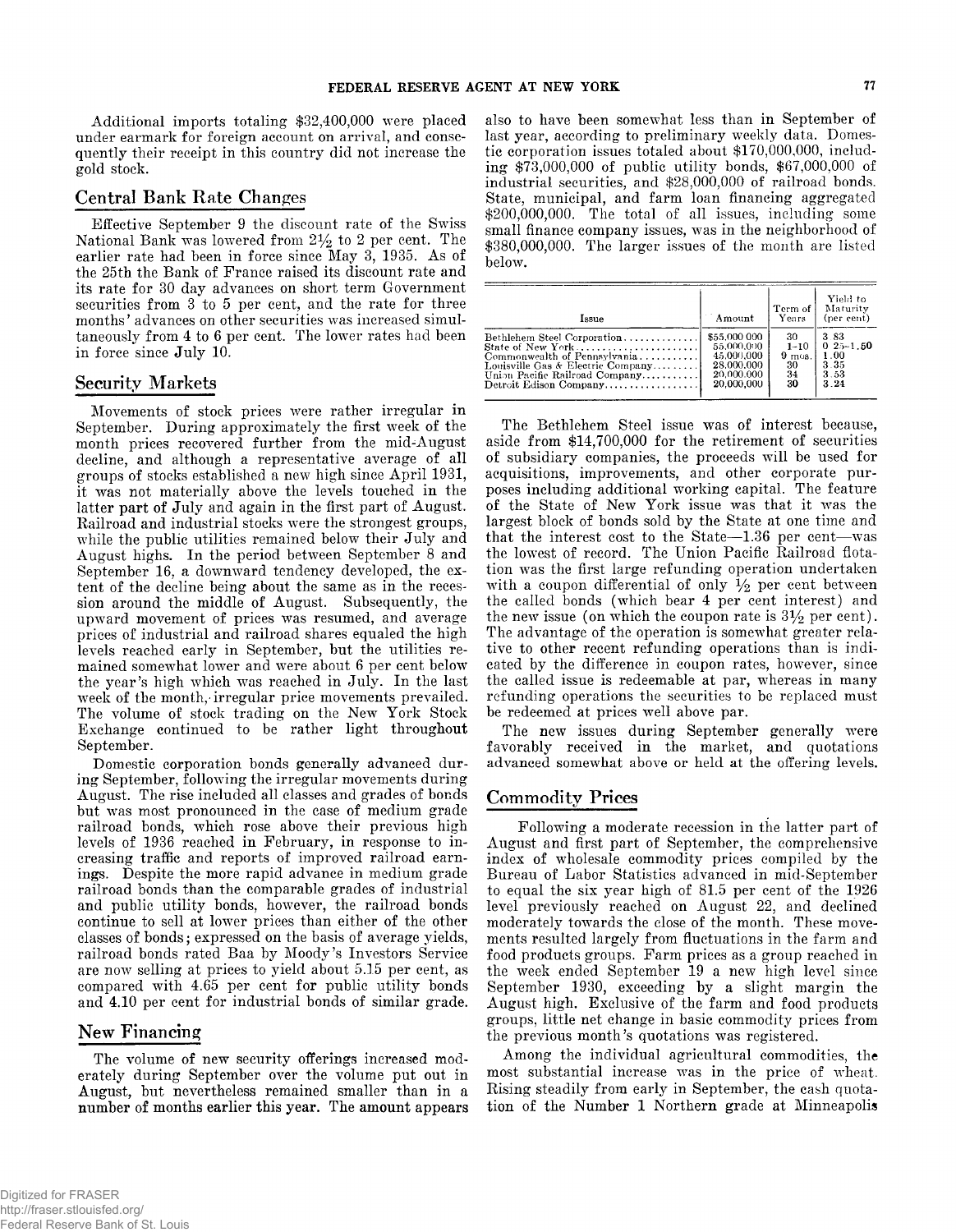advanced 12 cents to  $$1.48\%$  a bushel, or only 1 cent below the seven year high established early in August, and subsequently lost only a small part of this gain. The cash quotation for corn advanced during the first half of the month, but receded subsequently, and showed little net gain for the month. A net gain of nearly  $\frac{7}{8}$ cent a pound also occurred in spot cotton, reflecting in part the reduction in the crop indicated by the Government report for September 1. Steer prices displayed a rising trend and hides also rose somewhat. Hog prices showed on the average a decline of 90 cents a hundredweight, but at this season of the year they generally tend to move somewhat lower. Raw sugar decreased 30 points to 3.40 cents a pound, the lowest quotation since February.

The principal change in metal prices during September was a rise in scrap steel; at Pittsburgh the quotation advanced \$2 further to \$18.25 a ton, and at Chicago also prices were moderately higher. Tin reached a four month high of  $46\frac{1}{8}$  cents a pound on September 18 and closed the month slightly below this figure. Metal prices, with these exceptions, showed little change.

## Production

The level of industrial production that prevailed in August appears to have been maintained during September. Steel mill operations continued to fluctuate within the narrow range around the 70 per cent of capacity level that has prevailed since April, although purchases in anticipation of price rises and resumption of buying by automobile manufacturers resulted in a rising tendency over the month as a whole, and during the last week operations were estimated at about 75 per cent of capacity. It was reported that cotton textile mills continued to operate at a high level during September; electric power production increased slightly; and bituminous coal output rose substantially. On the other hand, automobile production declined further as assembly lines were stopped for model changeovers.

The seasonally adjusted index of industrial production of the Board of Governors of the Federal Reserve System was unchanged in August at 107 per cent of the 1923-25 average, as production in the aggregate showed the usual seasonal rise. Gains in some lines were offset by declines in other lines, seasonal factors allowed for in all cases. Steel output increased 7 per cent to the highest level for any August with one exception, and cotton textile production, in rising 4 per cent, established a similar record. Expanded activity was also evident in rayon mills, meat packing plants, flour mills, and blast furnaces, and shoe production exceeded all previous peaks. Declines, on the other hand, occurred in automobile assemblies as production of 1936 models drew towards a close, and also in output of coal, lead, and zine. Machine tool orders, following the spurt in July, returned to the level of June.

With the cessation of assembly operations on 1936 models, it is timely to review the extent of recovery in the automobile industry during the past four years. The accompanying diagram shows production of passenger cars and trucks during the first eight months of



each year since 1928, in percentages of output in the 1929 period. From 1929 to 1932 passenger car production declined 75 per cent, but since that time 8 points of decline were recovered in 1933, 17 points in 1934, 14 in 1935, and 8 in 1936, so that production in the first eight months of the present year was within 28 per cent of the 1929 peak, and was almost equal to the 1928 figure, which was next to the highest in the industry's history. Truck production declined somewhat less than passenger car production from 1929 to 1932-71 per cent-and has subsequently risen practically to the 1929 peak. Of the  $71$  point decline from 1929 to 1932,  $11$  points were recovered in 1933, 29 in 1934, 18 in 1935, and 12 this year. Comparisons between the various years may be affected to some extent by changes in seasonal activity of the industry from year to year.

(Adjusted for seasonal variations and usual year to year growth)

|                                                                                                                                   | 1935                         | 1936                        |                                |                                                                   |
|-----------------------------------------------------------------------------------------------------------------------------------|------------------------------|-----------------------------|--------------------------------|-------------------------------------------------------------------|
|                                                                                                                                   | Aug.                         | June                        | July                           | Aug.                                                              |
| Metals<br>Pig iron<br>Lead<br>Zine                                                                                                | 53<br>69<br>50<br>67         | 75<br>91<br>59<br>86        | 77<br>95<br>59<br>87           | 81<br>101<br>49<br>81                                             |
| Automobiles<br>Passenger cars $r_1, \ldots, \ldots, \ldots, \ldots, \ldots$                                                       | 81r<br>98                    | 92r<br>101                  | 106r<br>108                    | 98p<br>106 p                                                      |
| Fuels<br>$Bituminous coal. \ldots \ldots \ldots \ldots \ldots \ldots$<br>Anthracite coal<br>Petroleum.crude<br>Petroleum products | 63<br>43<br>68<br>68<br>86r  | 79<br>77<br>70<br>69<br>91r | 86<br>71<br>68<br>71<br>92r    | 82p<br>57 <sub>p</sub><br>70 <sub>p</sub><br>.<br>94 <sub>p</sub> |
| Textiles and Leather Products<br>Cotton consumption<br>Silk mill activity<br>Rayon deliveries <sup>*</sup><br>Shoes               | 72<br>134<br>70<br>116<br>99 | 93<br>103<br>56<br>98<br>98 | 105<br>113<br>61<br>119<br>113 | 106<br>118p<br>67<br>134<br>112p                                  |
| Foods and Tobacco Products<br>Meat packing<br>Wheat flour<br>Refined sugar deliveries<br>Tobacco products                         | 77<br>68<br>71<br>82         | 84<br>89<br>78<br>83        | 89<br>98<br>57<br>93           | 96<br>102<br>.<br>89                                              |
| Miscellaneous<br>$Cement, \ldots, \ldots, \ldots, \ldots, \ldots, \ldots, \ldots, \ldots$<br>Machine toolsr                       | 36<br>59<br>68<br>118r       | 55<br>83<br>74<br>118r      | 58<br>94<br>71<br>153r         | 61<br>72p<br>120r                                                 |
| <i>v</i> Preliminarv<br>r Revised                                                                                                 | * For quarter ended          |                             |                                |                                                                   |

Digitized for FRASER http://fraser.stlouisfed.org/ Federal Reserve Bank of St. Louis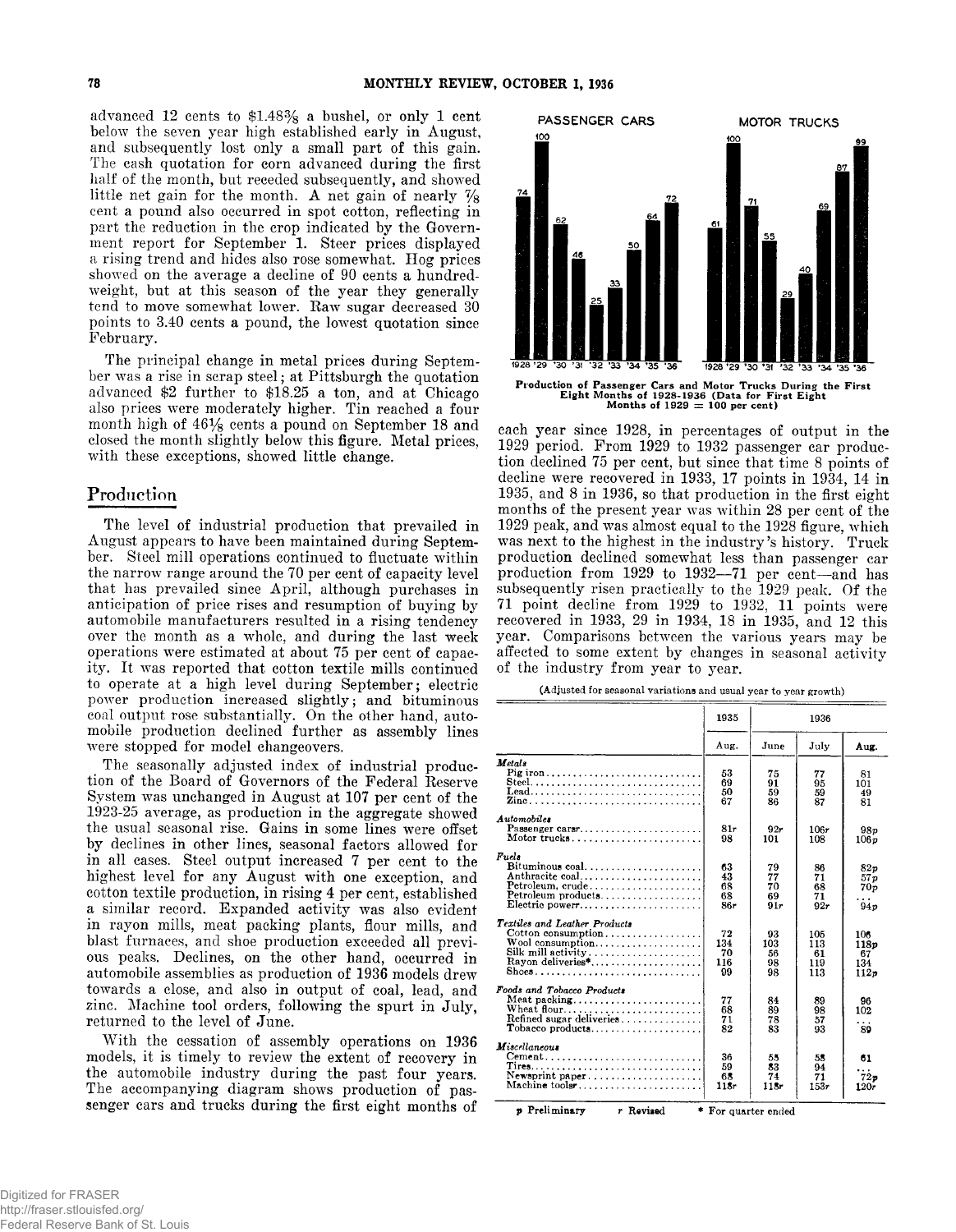## Indexes of Business Activity

During the first three weeks of September, shipments of merchandise and miscellaneous freight over the railroads showed an advance of more than the usual proportions and reached the highest level after seasonal adjustment since the summer of 1931. The present upward movement, which has been in progress since February, has been about 10 per cent more than the usual seasonal increase. The present level of merchandise and miscellaneous car loadings, while only about two-thirds that of 1929 is 40 per cent above the March 1933 low point.

An increase of more than seasonal proportions was also shown in the movement of bulk freight over the railroads during the first three weeks of September, following a decline in August. Wholesale trade was reported to have been accelerated by increased demand for fall merchandise, but continued warm weather retarded retail trade somewhat, although most sections of the country covered by the weekly survey of the Department of Commerce continued to report at least small advances in sales over the corresponding periods of last year. Reports to this bank on department store sales in the New York Metropolitan area in the first half of September showed sales slightly smaller than a year ago, however.

Indexes of business activity for August appear below.

(Adjusted for seasonal variations, for usual year to year growth, and where necessary for price changes)

|                                                                                                                                                                                                                                                                                                                                   | 1935                                                              |                                                                   | 1936                                                               |                                                                         |
|-----------------------------------------------------------------------------------------------------------------------------------------------------------------------------------------------------------------------------------------------------------------------------------------------------------------------------------|-------------------------------------------------------------------|-------------------------------------------------------------------|--------------------------------------------------------------------|-------------------------------------------------------------------------|
|                                                                                                                                                                                                                                                                                                                                   | Aug.                                                              | June                                                              | July                                                               | Aug.                                                                    |
| <b>Primary Distribution</b><br>Car loadings, merchandise and misc. $r_{\dots}$ .<br>Car loadings, otherr<br>$Exports$<br>$Imports$                                                                                                                                                                                                | 62r<br>61r<br>48<br>66                                            | 71r<br>76r<br>53<br>80                                            | 72r<br>80r<br>51<br>81                                             | $72 -$<br>77r<br>51p<br><b>74p</b>                                      |
| Distribution to Consumer<br>Department store sales, $U.S.r. \ldots \ldots$<br>Department store sales, 2nd Dist<br>Chain groeery salesr<br>Other chain store sales $\mathbf{r}$ ,<br>Mail order house salesr<br>Advertising<br>New passenger car registrationsr<br>Gasoline consumption                                            | 82r<br>70<br>68-<br>$89-$<br>77r<br>60<br>79r<br>85               | 87r<br>74<br>71r<br>99r<br>98r<br>65<br>101r<br>87                | 88r<br>73<br>73r<br>95r<br>91r<br>65<br>97p<br>92                  | 90r<br>72<br>72r<br>96r<br>92r<br>65<br>90p<br>$\cdots$                 |
| General Business Activity<br>Bank debits, outside New York City<br>Bank debits, New York City<br>Velocity of demand deposits, outside New<br>New life insurance sales<br>Factory employment, United States<br>Building contracts<br>New corporations formed in N.Y. State<br>General price level*<br>Composite index of $wages^*$ | 63<br>45<br>67<br>45<br>55<br>83<br>36<br>59<br>146<br>187<br>141 | 67<br>43<br>73<br>44<br>54<br>88<br>43<br>57<br>152<br>191<br>142 | 65<br>41<br>71<br>40<br>54<br>89<br>55<br>61<br>154<br>193r<br>143 | 65p<br>39<br>70<br>40<br>52<br>90 p<br>57<br>56<br>155p<br>194p<br>142p |

*p* Preliminary  $r$  Revised  $*$  1913 ave rage= 100. Not adjusted for trend.

# Building

A continued advance in building activity during August in the New York and Northern New Jersey area was indicated by an increase of 16 per cent over July in building and engineering contracts to the largest total in nearly five years. The increase, shown by the F. W. Dodge Corporation data, was largely accounted for by a gain of 60 per cent in residential contracts which included several Public Works Administration



apartment house and other housing projects. A slight increase in contracts for heavy engineering work was offset by a small decrease in contracts for other types of nonresidential building. In comparison with August 1935, all of the major classifications of building registered sizable advances, the most outstanding gain being shown in residential building which was approximately  $2\frac{3}{4}$  times larger, and the total of all contracts was more than double the volume of a year ago.

For the 37 States covered by the F. W. Dodge Corporation complete report, total contracts in August were approximately 7 per cent lower than in July. Contracts for heavy engineering and other types of nonresidential work were considerably smaller, but residential contracts showed a gain of nearly 40 per cent owing largely to the inclusion of Federal housing projects.

The recovery in residential building from the extremely low level of the period from 1932 through 1934 is indicated by the accompanying diagram, which shows the average daily volume of residential contracts in each month, adjusted for the usual seasonal movements. The figure for August 1936, due to the inclusion of the Federal housing projects referred to above, reached the highest point since December 1929, and although preliminary figures for the first three weeks of September indicate some recession, the average level of recent months has been such as to indicate substantial recovery in residential building.

The data for the first three weeks of September showed a decline in nonresidential building other than public works and utilities, contrary to the usual seasonal tendency and an increase in heavy engineering work of less than the usual seasonal proportions.

## **Employment and Payrolls**

New York State factory employment advanced about 1 per cent, after allowance for the usual seasonal change. from the middle of July to the middle of August, and payrolls increased nearly 2 per cent more than is usual at this time of the year. This bank's adjusted index of factory employment reached the highest level since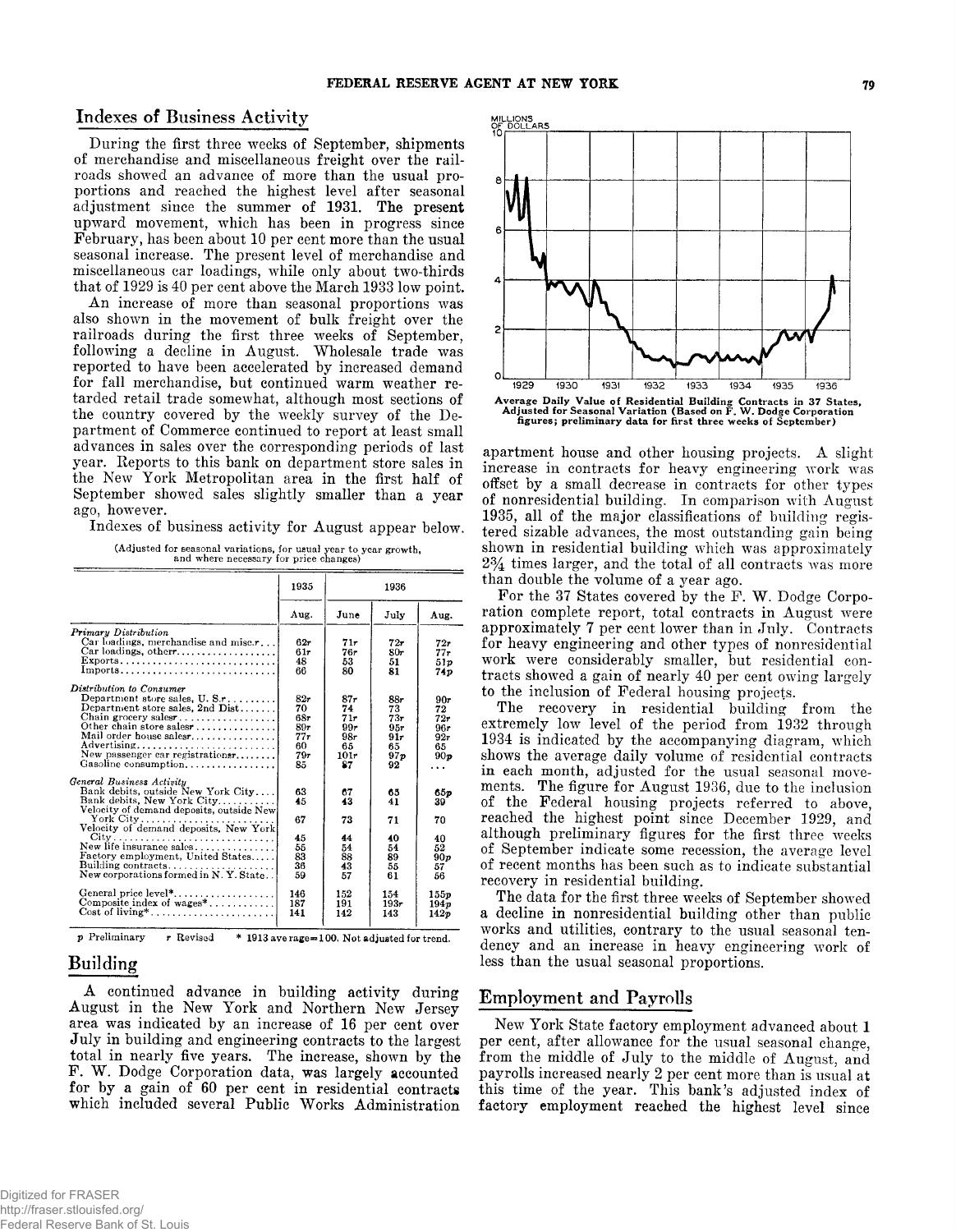September 1930 and the adjusted payroll index rose to the highest point since May 1931. Increased employment was reported in all of the major industrial classifications with the exception of the food group. The most pronounced gain in employment occurred in the clothing industry, where the number of workers increased at more than the customary seasonal rate. Improvement in private employment in this State is further evidenced in a combined report of the New York State Employment Service and the National Re-employment Service which indicates that the two services placed approximately 38 per cent more workers in private employment during August than in the same month last year.

For the entire country private employment in the industries covered by reports to the Department of Labor increased for the sixth consecutive month in the period from July 15 to August 15. Factory employment advanced by more than the usual seasonal proportions, raising the adjusted index to the highest point since July 1930. The increase in employment in manufacturing industries was well distributed, 71 of the 90 industries covered by the Department of Labor reporting more workers in August than in July.

## Foreign Trade

During August the amount of the foreign merchandise trade of this country was substantially the same as in the previous month, exports amounting to \$178,000,000 and imports to \$195,000,000. Exports showed an increase of 4 per cent over a year ago while imports gained 15 per cent; both exports and imports were larger in value than in the corresponding month of any year since 1930. The  $$17,000,000$  excess of imports for August was the sixth import balance to occur this year, and compares with an export balance of  $$3,000,000$  in August 1935. The excess of imports for the first eight months of this year amounts to \$41,000,000, as against an export balance of \$29,000,000 in the corresponding period of last year.

## Department Store Trade

For the first half of September total sales of the reporting department stores in the Metropolitan area of New York were 1.1 per cent lower than in the corresponding period a year ago, and less than the usual seasonal expansion in sales appears to have occurred from August to September. The reporting stores in the Northern New Jersey District had an increase in sales over a year ago, but a more than offsetting decline occurred in the Manhattan and Brooklyn stores.

In August, total sales of the reporting department stores in this district were 2.6 per cent higher than last year, which even after making allowance for one less shopping day this year is the smallest increase since December. Sales of New York City and Northern New Jersey stores showed increases which were much less than those reported in July, but average daily sales in most other parts of the Second Federal Reserve District made more favorable comparisons. Daily average sales of the Buffalo, Syracuse, Capital District, Central New York State, Niagara Falls, and Westchester and Stamford stores showed the largest increases since May, and sales of the Rochester, Bridgeport, and Northern New York State department stores showed the largest year to year gains in over two years. Sales of the leading apparel stores in this district were 7.3 per cent higher than last year, but that was the smallest increase since October 1935.

Department store stocks of merchandise on hand were 9.8 per cent higher than last year, the most substantial increase to be shown in over two years. Department store collections in August were at the same rate as last year, while apparel store collections were slightly lower.

|                                                                                                                                                                                                                                                                                                                                                                       | Per cent<br>change<br>August 1936<br>compared with<br>August 1935                                                                                                               |                                                                                                 | Per cent of<br>accounts<br>outstanding<br>July 31<br>collected in<br>August                    |                                                           |
|-----------------------------------------------------------------------------------------------------------------------------------------------------------------------------------------------------------------------------------------------------------------------------------------------------------------------------------------------------------------------|---------------------------------------------------------------------------------------------------------------------------------------------------------------------------------|-------------------------------------------------------------------------------------------------|------------------------------------------------------------------------------------------------|-----------------------------------------------------------|
| Locality                                                                                                                                                                                                                                                                                                                                                              | Net<br>sales                                                                                                                                                                    | Stock<br>on hand<br>end of<br>$\n  month\n$                                                     | 1935                                                                                           | 1936                                                      |
| New York<br>$Buffalo$<br>$Syracuse \ldots \ldots \ldots \ldots \ldots \ldots \ldots \ldots$<br>Northern New Jersey<br>$Bridgeport. \ldots \ldots \ldots \ldots \ldots \ldots \ldots \ldots$<br>Elsewhere<br>Northern New York State<br>Southern New York State<br>Central New York State<br>Hudson River Valley District<br>Westchester and Stamford<br>Niagara Falls | $+0.2$<br>$+14.1$<br>$+13.4$<br>$+2.4$<br>$^{+}$<br>6.1<br>$+10.1$<br>$+4.8$<br>$+$<br>9.4<br>2.1<br>-<br>5.9<br>$^{+}$<br>$+$<br>6.6<br>$^{+}$<br>7.9<br>0.3<br>$+$<br>$+13.3$ | $+11.0$<br>$+14.7$<br>1.4<br>$+0.8$<br>$+8.6$<br>$+12.1$<br>$-40$<br>.<br>.<br>.<br>.<br>.<br>. | 42.7<br>45.6<br>42.1<br>33.4<br>34.8<br>39.3<br>29.6<br>1.1.1<br>1.1.1<br>.<br>1.1.1<br>.<br>. | 41.1<br>46.4<br>46.6<br>35.3<br>36.4<br>40.8<br>30.4<br>. |
| All department stores                                                                                                                                                                                                                                                                                                                                                 | $+2.6$                                                                                                                                                                          | $+9.8$                                                                                          | 39.9                                                                                           | 39.9                                                      |
| Apparel stores                                                                                                                                                                                                                                                                                                                                                        | $+7.3$                                                                                                                                                                          | $+7.6$                                                                                          | 34.9                                                                                           | 34.6                                                      |

# Wholesale Trade

August sales of the reporting wholesale firms in this district averaged 10.6 per cent higher than last year, a smaller increase than in July. Although most of the individual lines reported smaller increases in sales in August than in the previous month, the gains over a year ago in several types of wholesale trade continued to be substantial. Drug firms showed a slightly larger increase in sales than in July, and shoe concerns recorded a smaller decline. Sales of silk goods, reported on a y ardage basis by the National Federation of Textiles, were considerably lower than last year, following four months in which increases occurred.

|                                                                                                                                 | Percentage<br>change<br>August 1936<br>compared with<br>August 1935                                               |                                                                            | Per cent of<br>accounts<br>outstanding<br>July 31<br>collected in<br>August  |                                                                              |
|---------------------------------------------------------------------------------------------------------------------------------|-------------------------------------------------------------------------------------------------------------------|----------------------------------------------------------------------------|------------------------------------------------------------------------------|------------------------------------------------------------------------------|
| Commodity                                                                                                                       | Net<br>sales                                                                                                      | Stock<br>end of<br>$\n  month\n$                                           | 1935                                                                         | 1936                                                                         |
| Men's clothing <br>$\text{Cotton goods.} \dots \dots \dots \dots \dots \dots \dots \dots$<br>Rayon and silk goods<br>Stationery | $+9.4$<br>$+14.9$<br>$+8.2$<br>$-14.4*$<br>$-3.0$<br>$+15.2$<br>$+12.9$<br>$+4.9$<br>$+2.5$<br>$+24.4$<br>$+24.7$ | $-1.8$<br>.<br>.<br>.<br>$+22.5$<br>$+9.6$<br>.<br>.<br>$-2.2$<br>$+112.0$ | 94.6<br>55.1<br>43.9<br>62.4<br>33.9<br>25.3<br>46.3<br>55.9<br>43.9<br>22.6 | 90.3<br>46.4<br>42.9<br>64.4<br>38.3<br>27.8<br>44.6<br>58.8<br>58.8<br>22.3 |
| Weighted average                                                                                                                | $+10.6$                                                                                                           | .                                                                          | 59.2                                                                         | 57.3                                                                         |

Quantity figures reported by the National Federation of Textiles, Incorporated not included in weighted average for total wholesale trade.